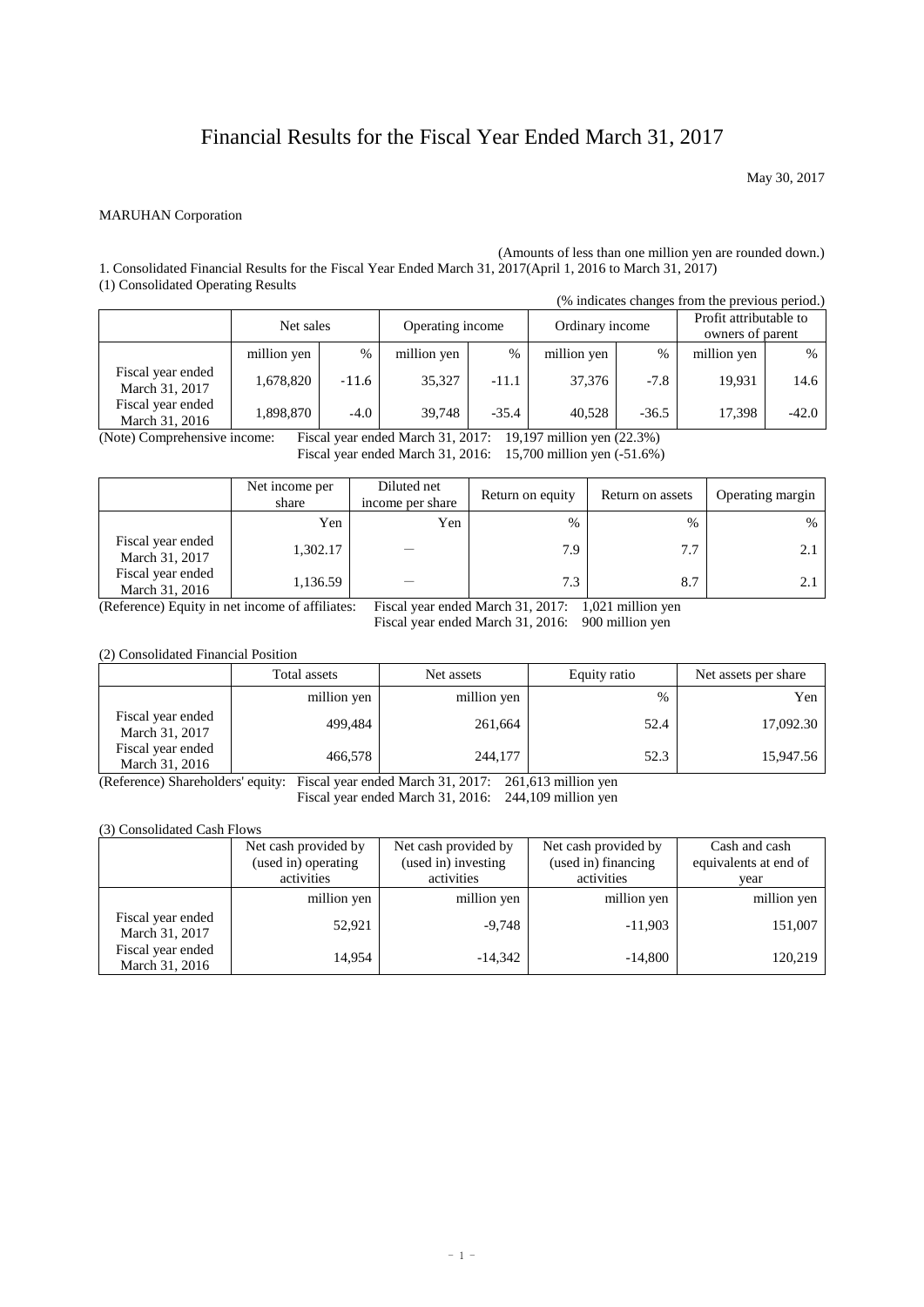2.Non-consolidated Financial Results for the Fiscal Year Ended March 31, 2017 (April 1, 2016 to March 31, 2017)  $\frac{1}{10}$  (% indicates changes from the previous period.)

| $(1)$ roll compondated operating replace |             |         |                  |         |                 | $\sim$ multiple virule of nome the presence better. |             |               |
|------------------------------------------|-------------|---------|------------------|---------|-----------------|-----------------------------------------------------|-------------|---------------|
|                                          | Net sales   |         | Operating income |         | Ordinary income |                                                     | Net income  |               |
|                                          | million yen | $\%$    | million yen      | $\%$    | million yen     | $\%$                                                | million yen | $\frac{0}{0}$ |
| Fiscal year ended<br>March 31, 2017      | 1.644.170   | $-11.9$ | 30.412           | $-13.0$ | 31.946          | $-9.3$                                              | 16.581      | 16.8          |
| Fiscal year ended<br>March 31, 2016      | 1,867,075   | $-4.4$  | 34,937           | $-40.2$ | 35.224          | $-42.2$                                             | 14.195      | $-51.8$       |

|                                  | Net income per share | Diluted net income per share |
|----------------------------------|----------------------|------------------------------|
|                                  | Yen                  | Yen                          |
| Fiscal year ended March 31, 2017 | 1.083.31             |                              |
| Fiscal year ended March 31, 2016 | 927.37               |                              |

(2) Non-consolidated Financial Position

|                                     | Total assets | Net assets  | Equity ratio | Net assets per share |
|-------------------------------------|--------------|-------------|--------------|----------------------|
|                                     | million yen  | million yen | $\%$         | Yen                  |
| Fiscal year ended<br>March 31, 2017 | 386,371      | 245,607     | 63.6         | 16,046.55            |
| Fiscal year ended<br>March 31, 2016 | 380,022      | 230,424     | 60.6         | 15,053.56            |

(Reference) Shareholder's equity: Fiscal year ended March 31, 2017: 245,607 million yen Fiscal year ended March 31, 2016: 230,424 million yen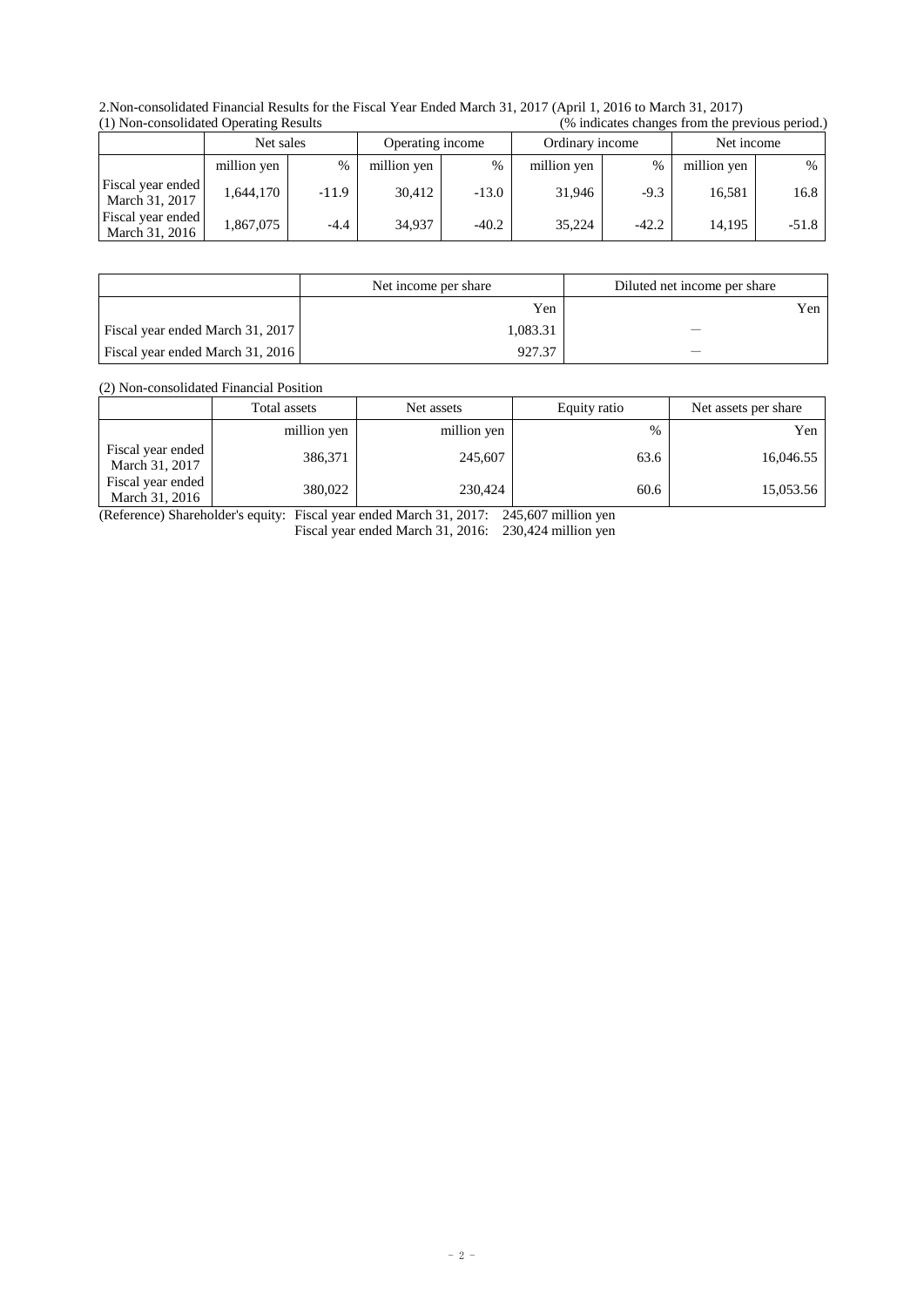### 1. Consolidated Financial Statements

(1) Consolidated Balance Sheets

|                                                |                                                | (Unit: million yen)                           |
|------------------------------------------------|------------------------------------------------|-----------------------------------------------|
|                                                | Previous Fiscal Year<br>(as of March 31, 2016) | Current Fiscal Year<br>(As of March 31, 2017) |
| Assets                                         |                                                |                                               |
| Current assets                                 |                                                |                                               |
| Cash and deposits                              | 122,012                                        | 152,571                                       |
| Accounts receivable-trade                      | 1,009                                          | 1,085                                         |
| Loans and bills discounted in banking business | 68,752                                         | 74,380                                        |
| Merchandise                                    | 1,787                                          | 2,120                                         |
| Raw materials and supplies                     | 1,360                                          | 2,905                                         |
| Prepaid expenses                               | 4,237                                          | 4,225                                         |
| Deferred tax assets                            | 18,155                                         | 18,994                                        |
| Accounts receivable-other                      | 1,432                                          | 1,331                                         |
| Other                                          | 5,218                                          | 2,732                                         |
| Allowance for doubtful accounts                | $-369$                                         | $-816$                                        |
| Total current assets                           | 223,599                                        | 259,530                                       |
| Non-current assets                             |                                                |                                               |
| Property, plant and equipment                  |                                                |                                               |
| Buildings and structures (net)                 | 105,846                                        | 101,043                                       |
| Tools, furniture and fixtures (net)            | 16,566                                         | 16,513                                        |
| Land                                           | 56,817                                         | 57,799                                        |
| Golf courses                                   | 11,648                                         | 11,687                                        |
| Construction in progress                       | 494                                            | 1,439                                         |
| Other (net)                                    | 1,206                                          | 1,191                                         |
| Total property, plant and equipment            | 192,579                                        | 189,673                                       |
| Intangible assets                              |                                                |                                               |
| Goodwill                                       | 1,293                                          | 709                                           |
| Leasehold right                                | 5,271                                          | 5,432                                         |
| Software                                       | 643                                            | 906                                           |
| Other                                          | 358                                            | 182                                           |
| Total intangible assets                        | 7,567                                          | 7,231                                         |
| Investments and other assets                   |                                                |                                               |
| Investment securities                          | 7,029                                          | 8,388                                         |
| Long-term loans receivable                     | 834                                            | 804                                           |
| Long-term prepaid expenses                     | 1,873                                          | 1,493                                         |
| Guarantee deposits                             | 14,466                                         | 13,612                                        |
| Construction assistance fund receivables       | 6,554                                          | 5,953                                         |
| Deferred tax assets                            | 10,990                                         | 11,407                                        |
| Other                                          | 1,844                                          | 2,152                                         |
| Allowance for doubtful accounts                | $-762$                                         | $-762$                                        |
| Total investments and other assets             | 42,831                                         | 43,049                                        |
| Total non-current assets                       | 242,978                                        | 239,954                                       |
| Total assets                                   | 466,578                                        | 499,484                                       |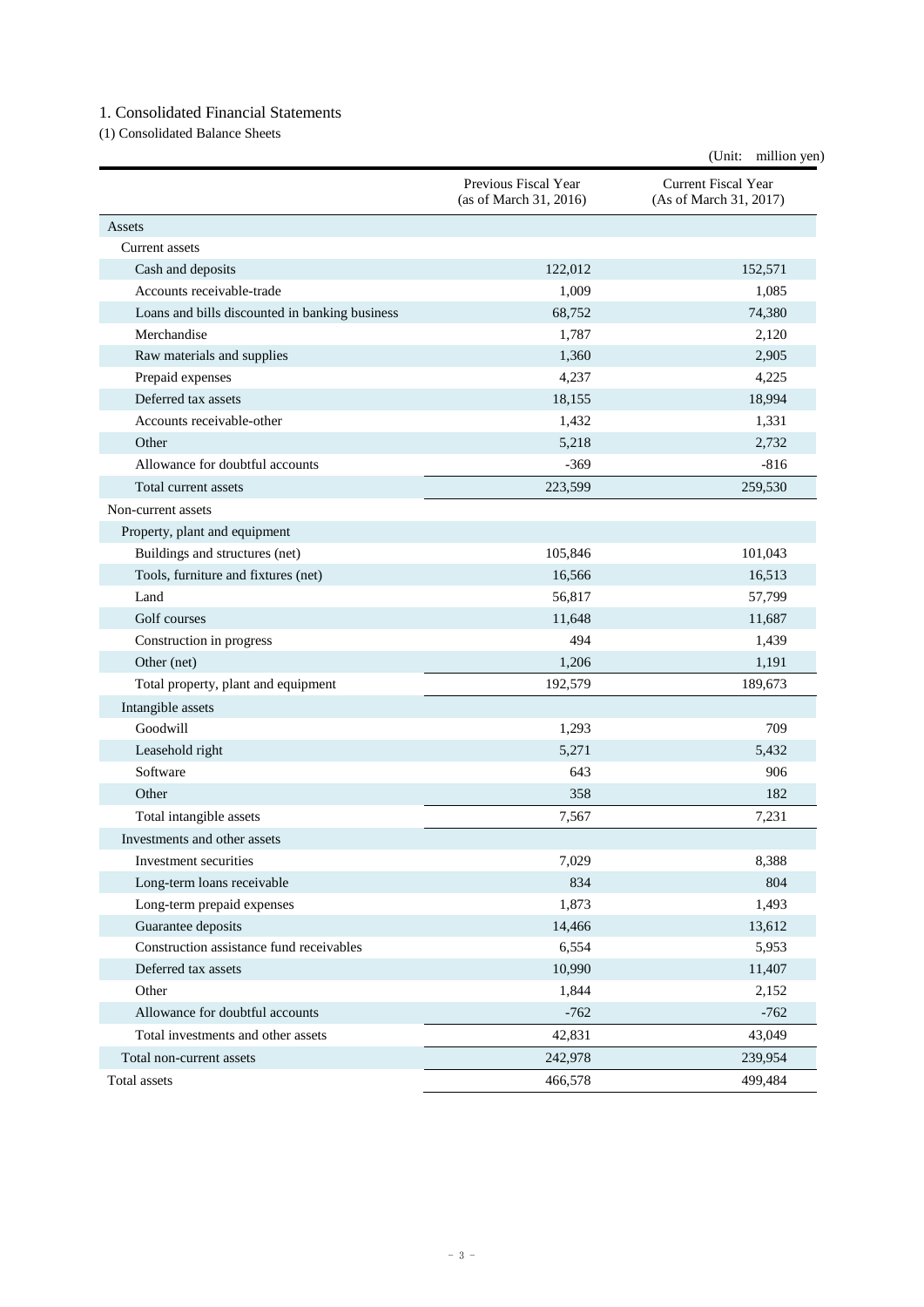|                                                       |                                                | (Unit:<br>million yen)                        |
|-------------------------------------------------------|------------------------------------------------|-----------------------------------------------|
|                                                       | Previous Fiscal Year<br>(as of March 31, 2016) | Current Fiscal Year<br>(As of March 31, 2017) |
| Liabilities                                           |                                                |                                               |
| <b>Current liabilities</b>                            |                                                |                                               |
| Notes and accounts payable-trade                      | 4,418                                          | 6,416                                         |
| Electronically recorded obligations-operating         | 12,400                                         | 17,855                                        |
| Short-term loans payable                              | 1,990                                          |                                               |
| Current portion of bonds                              | 120                                            | 232                                           |
| Current portion of long-term loans payable            | 31,966                                         | 31,992                                        |
| Lease obligations                                     | 255                                            | 289                                           |
| Accounts payable-other                                | 22,394                                         | 16,393                                        |
| Accrued expenses                                      | 4,509                                          | 5,091                                         |
| Income taxes payable                                  | 8,299                                          | 5,938                                         |
| Accrued consumption taxes                             | 2,505                                          | 2,102                                         |
| Deferred tax liabilities                              | $\overline{2}$                                 |                                               |
| Deposits received                                     | 7,483                                          | 8,563                                         |
| Provision for bonuses                                 | 2,886                                          | 3,005                                         |
| Notes payable-facilities                              | 648                                            | 568                                           |
| Asset retirement obligations                          | 361                                            | 274                                           |
| Deposits in banking business                          | 40,661                                         | 65,386                                        |
| Other                                                 | 1,260                                          | 1,610                                         |
| Total current liabilities                             | 142,164                                        | 165,722                                       |
| Non-current liabilities                               |                                                |                                               |
| Bonds payable                                         | 1,364                                          | 1,084                                         |
| Long-term loans payable                               | 51,568                                         | 43,188                                        |
| Lease obligations                                     | 5,003                                          | 4,673                                         |
| Deferred tax liabilities                              | 56                                             | 68                                            |
| Provision for directors' retirement benefits          | 4,318                                          | 4,609                                         |
| Net defined benefit liability                         | 4,343                                          | 4,832                                         |
| Asset retirement obligations                          | 7,852                                          | 8,056                                         |
| Other                                                 | 5,729                                          | 5,583                                         |
| Total non-current liabilities                         | 80,236                                         | 72,097                                        |
| <b>Total liabilities</b>                              | 222,400                                        | 237,820                                       |
| Net Assets                                            |                                                |                                               |
| Shareholders' equity                                  |                                                |                                               |
| Capital stock                                         | 10,000                                         | 10,000                                        |
| Capital surplus                                       | 1,544                                          | 1,544                                         |
| Retained earnings                                     | 228,340                                        | 246,432                                       |
| Treasury shares                                       | $-459$                                         | $-466$                                        |
| Total shareholders' equity                            | 239,425                                        | 257,510                                       |
| Accumulated other comprehensive income                |                                                |                                               |
| Valuation difference on available-for-sale securities | 306                                            | 736                                           |
| Deferred gains or losses on hedges                    | $-84$                                          | $-55$                                         |
| Foreign currency translation adjustment               | 5,343                                          | 4,220                                         |
| Remeasurements of defined benefit plans               | $-881$                                         | $-799$                                        |
|                                                       | 4,683                                          | 4,102                                         |
| Total accumulated other comprehensive income          |                                                |                                               |
| Non-controlling interests                             | 68                                             | 51                                            |
| Total net assets                                      | 244,177                                        | 261,664                                       |
| Total liabilities and net assets                      | 466,578                                        | 499,484                                       |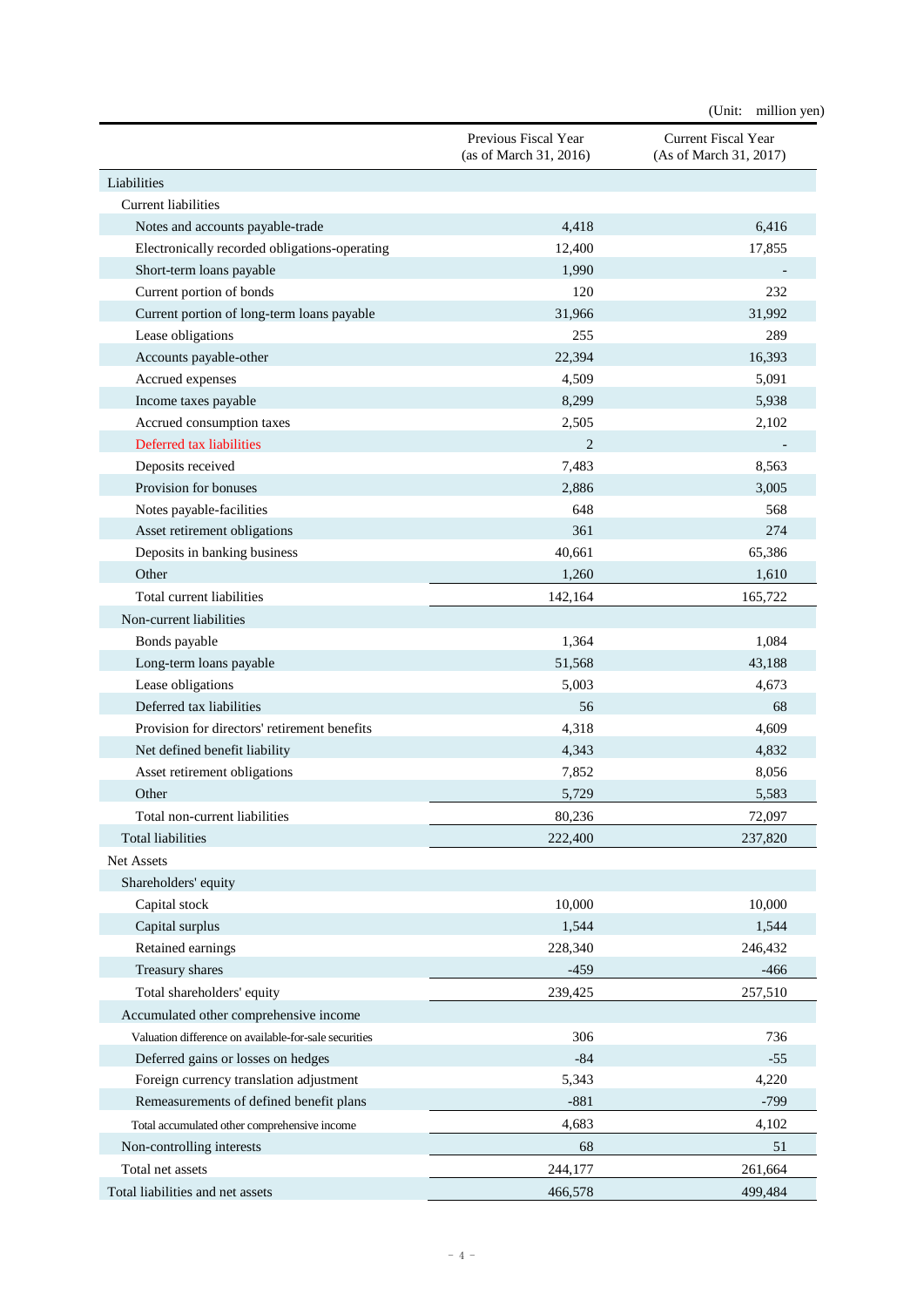## (2) Consolidated Statements of Income and Consolidated Statements of Comprehensive Income

Consolidated Statements of Income

|                                                                  |                                                                   | (Unit: million yen)                                              |
|------------------------------------------------------------------|-------------------------------------------------------------------|------------------------------------------------------------------|
|                                                                  | Previous Fiscal Year<br>(From April 1, 2015<br>to March 31, 2016) | Current Fiscal Year<br>(From April 1, 2016<br>to March 31, 2017) |
| Net sales                                                        | 1,898,870                                                         | 1,678,820                                                        |
| Cost of sales                                                    | 1,835,074                                                         | 1,618,589                                                        |
| Gross profit                                                     | 63,795                                                            | 60,231                                                           |
| Selling, general and administrative expenses                     | 24,047                                                            | 24,903                                                           |
| Operating income                                                 | 39,748                                                            | 35,327                                                           |
| Non-operating income                                             |                                                                   |                                                                  |
| Interest and dividends income                                    | 150                                                               | 252                                                              |
| Foreign exchange gains                                           |                                                                   | 141                                                              |
| Rent income                                                      | 1,359                                                             | 1,459                                                            |
| Income from IC card receipts                                     | 355                                                               | 350                                                              |
| Share of profit of entities accounted for using<br>equity method | 900                                                               | 1,021                                                            |
| Other                                                            | 580                                                               | 767                                                              |
| Total non-operating income                                       | 3,346                                                             | 3,992                                                            |
| Non-operating expenses                                           |                                                                   |                                                                  |
| Interest expenses                                                | 1,474                                                             | 1,187                                                            |
| Foreign exchange losses                                          | 277                                                               |                                                                  |
| Rent expenses                                                    | 166                                                               | 337                                                              |
| Provision of allowance for doubtful accounts                     | 107                                                               | 17                                                               |
| Commission fee                                                   | 332                                                               | 310                                                              |
| Other                                                            | 206                                                               | 90                                                               |
| Total non-operating expenses                                     | 2,566                                                             | 1,942                                                            |
| Ordinary income                                                  | 40,528                                                            | 37,376                                                           |
| Extraordinary income                                             |                                                                   |                                                                  |
| Gain on sales of non-current assets                              | 16                                                                | 202                                                              |
| Total extraordinary income                                       | 16                                                                | 202                                                              |
| <b>Extraordinary</b> loss                                        |                                                                   |                                                                  |
| Loss on sales of non-current assets                              | 2                                                                 | 163                                                              |
| Loss on abandonment of non-current assets                        | 526                                                               | 450                                                              |
| Impairment loss                                                  | 5,548                                                             | 4,317                                                            |
| Other                                                            | 2                                                                 | $\mathbf{0}$                                                     |
| Total extraordinary loss                                         | 6,079                                                             | 4,932                                                            |
| Income before income taxes                                       | 34,466                                                            | 32,646                                                           |
| Income taxes-current                                             | 18,043                                                            | 14,003                                                           |
| Income taxes-deferred                                            | $-1,091$                                                          | $-1,288$                                                         |
| Total income taxes                                               | 16,952                                                            | 12,714                                                           |
| Net income                                                       | 17,513                                                            | 19,931                                                           |
| Profit attributable to non-controlling interests                 | 115                                                               |                                                                  |
| Profit attributable to owners of parent                          | 17,398                                                            | 19,931                                                           |